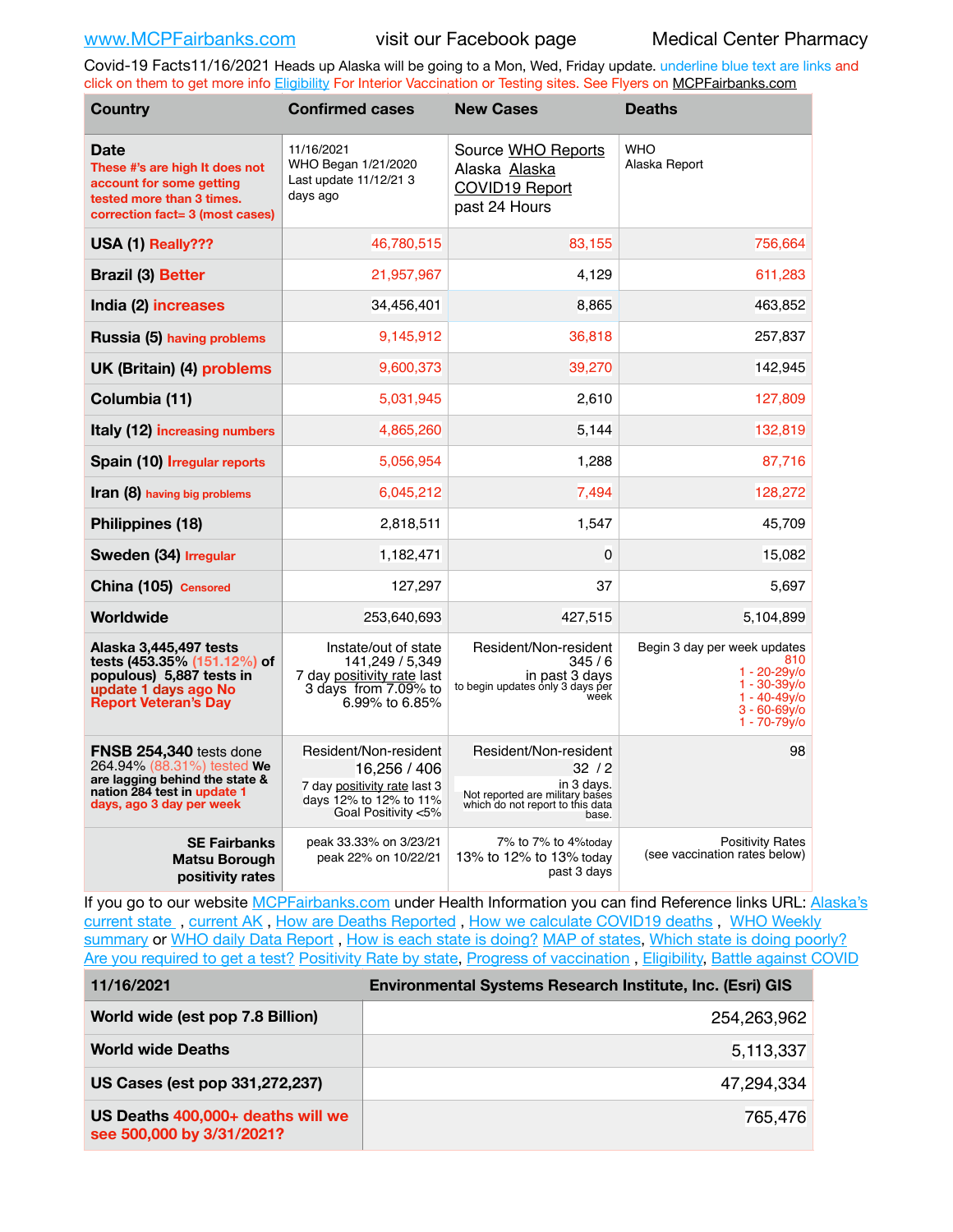# Impact of COVID-19 on the US Healthcare system

Estimated US Population 331.3 million 285.77% (95.26%) have been tested (945.9 million tests have been run) Estimated 5% of US population will test positive for Covid-19 16.56 million (currently 47.3 Million (14.29%) of population tested positive vs Alaska (18.59%) we have currently tested an est. 945.9 million based on 47.3 mill that have tested positive discount some of these numbers by 67% to account for multiple testing of same person.

If 8% will require hospitalization of the 16.56 million positive cases, we would need 1.325 million beds. Estimated by the American Hospital Association there are 800,000 staffed beds available.

The US has 2.8 hospital beds per 1000 our needs could be 56, China had 4.3, Italy 3.2, South Korea 12.3

The USNS Mercy and Comfort added 2,000 staffed beds, not ICU Of these estimated to be admitted to ICU 860,000. to ICU beds The US has 16,000 ICU beds we have 68,000-85,000 beds

US could need 299,000 beds with ventilators  $\leq 16,000$  ventilators

 The Needs

**Summation:** Estimated needs could be 1.325 million hospitalized beds for just COVID-19 patients alone. If positives represents 5% of test run, then approximately 945.9 million have been tested, we have no idea how many tests have been run or how many multiple tests conducted on the same person, resulting in 47.3 million positive tests run with 765,476 total deaths with 1,829 deaths in the past 1 days, ave 5,099/day. In AK, with 141,249 positive cases 18.59% of Alaska, 2,924 hospitalizations, and 810 deaths. Hospitalization rate is 2.06% of those that test positive, Death Rate 0.60% overall or 27.89% of those hospitalized. Those >60 y/o represent 15% of positive cases, yet represent 80% of deaths. 826,654 vaccines given equal approximately 390,209 (51.34%) completed series and 436,445 (57.43%) vaccinated once of population.

Normal ICU stay 5-7 days, estimated ICU stay for COVID-19 2-3 weeks and they could tie up a ventilator for that length of time also, helping only 1/3 as many patients.

This is why we need to flatten the curve by social spacing and only essential travel.

Expected Death (these are just estimates based on other countries) if 5% of the US Population (16.56 million) test positive we are now at 29.137 million positive (8.8%) and if

1% die = 165,600 people

2% die = 311,200 people

3% die = 496,800 people

6% die = 993,600 people obviously we have passed the 1.325 million positive cases we are at 38.176465 million so if 5% of the US population (16.56 million) test positive and 6% of those die = 993,600 deaths if no vaccine, or if 3.09% (511,704) will die, but we are 11.5% of the population, we know 1.65% die or 631,809 people. World wide death rate of positive tests actually 2.01%. The US is at 765,4767 1.62% of those actually tested positive, that is 70% lower death rate than when we started in 3/2020 , started at 6%. But we are slipping Death % have gone from 1.67 to 1.82%. There are 7.8 Billion people in the world 331.3 million live in the US (4.2% of the world's population) 14.29% have tested positive. The US deaths represents 14.97% of the world's death numbers and 18.60% of worldwide confirmed cases we should be at 4.2%. Interesting the US has access to the greatest health care in the world, yet experienced 1 death of 5 deaths worldwide or 20% of the worlds death yet represent only 4.2% of the population. What are we doing wrong?

In comparison to the flu in the US.

CDC Estimates. From 2010 to 2016, the flu-related death rate was between 12,000 and 56,000, with the highest season being 2012 to 2013 and the lowest being 2011 to 2012. Most deaths are caused by complications of the flu, including pneumonia or a secondary bacterial infection of the heart or brain. or 2,000 to 9,333 per year. In 2020 in the US has 19 million cases 180,000 hospitalized and 10,000 (0.052%) have died, typically it is 2% will die, compared to 1.62% with COVID19. 285,77% (US), 453.35% (Alaska), & 264.94% (Fbks) are still too few to protect us from future outbreaks. Experts feel that we need either need people to get infected with the virus and develop antibodies or get vaccinated to create immune antibodies to protect us, that we need >65% of the population to have positive antibody tests and preferably 70-90%, one expert felt they would not feel confident til >85% were positive, to give assurance (herd immunity) in order to go without masks and social distancing. NY City seems to have the highest number at 20%. Testing is so important. Currently we are testing at 50.32 Million tests per month. At this rate to test everyone once it will take 6.52 months or over 0.67 years. To test 3 times it would take 19.62 months or almost 2 years still from now

The [Flu](https://lnks.gd/l/eyJhbGciOiJIUzI1NiJ9.eyJidWxsZXRpbl9saW5rX2lkIjoxMDMsInVyaSI6ImJwMjpjbGljayIsImJ1bGxldGluX2lkIjoiMjAyMTAyMjYuMzYwNDA3NTEiLCJ1cmwiOiJodHRwczovL3d3dy5jZGMuZ292L2ZsdS93ZWVrbHkvb3ZlcnZpZXcuaHRtIn0.ePMA_hsZ-pTnhWSyg1gHvHWYTu2XceVOt0JejxvP1WE/s/500544915/br/98428119752-l) (Influenza kills approximately 1-2% of those infected ([1.6% positivity in Alaska](http://dhss.alaska.gov/dph/Epi/id/SiteAssets/Pages/influenza/trends/Snapshot.pdf) zero deaths for flu), SARS killed 800 people total, COVID19 appears to kill 1.62% (765,476) of those that test positive (14.29% of US COVID) or 19% less deadly than the flu and seems to be more contagious. (Seems to spread more readily) [Flu](https://lnks.gd/l/eyJhbGciOiJIUzI1NiJ9.eyJidWxsZXRpbl9saW5rX2lkIjoxMDEsInVyaSI6ImJwMjpjbGljayIsImJ1bGxldGluX2lkIjoiMjAyMTAyMjYuMzYwNDA3NTEiLCJ1cmwiOiJodHRwOi8vZGhzcy5hbGFza2EuZ292L2RwaC9FcGkvaWQvUGFnZXMvaW5mbHVlbnphL2ZsdWluZm8uYXNweCJ9.oOe3nt2fww6XpsNhb4FZfmtPfPa-irGaldpkURBJhSo/s/500544915/br/98428119752-l)  [rates dropped from 300 to single digits this year](https://lnks.gd/l/eyJhbGciOiJIUzI1NiJ9.eyJidWxsZXRpbl9saW5rX2lkIjoxMDEsInVyaSI6ImJwMjpjbGljayIsImJ1bGxldGluX2lkIjoiMjAyMTAyMjYuMzYwNDA3NTEiLCJ1cmwiOiJodHRwOi8vZGhzcy5hbGFza2EuZ292L2RwaC9FcGkvaWQvUGFnZXMvaW5mbHVlbnphL2ZsdWluZm8uYXNweCJ9.oOe3nt2fww6XpsNhb4FZfmtPfPa-irGaldpkURBJhSo/s/500544915/br/98428119752-l) note the start of mask wearing impacted flu numbers. Alaska has 141,249 so far 16,256 in Fairbanks or 1 of every 9 of Alaskans, and with 98 of 810 deaths 1 in 8, the first case was transient foreign airline crew member. Interesting, the Source of Alaska's SARS-Cov2 virus

originated not from East Asia by travelers or the west coast (Washington where it was first observed) , but came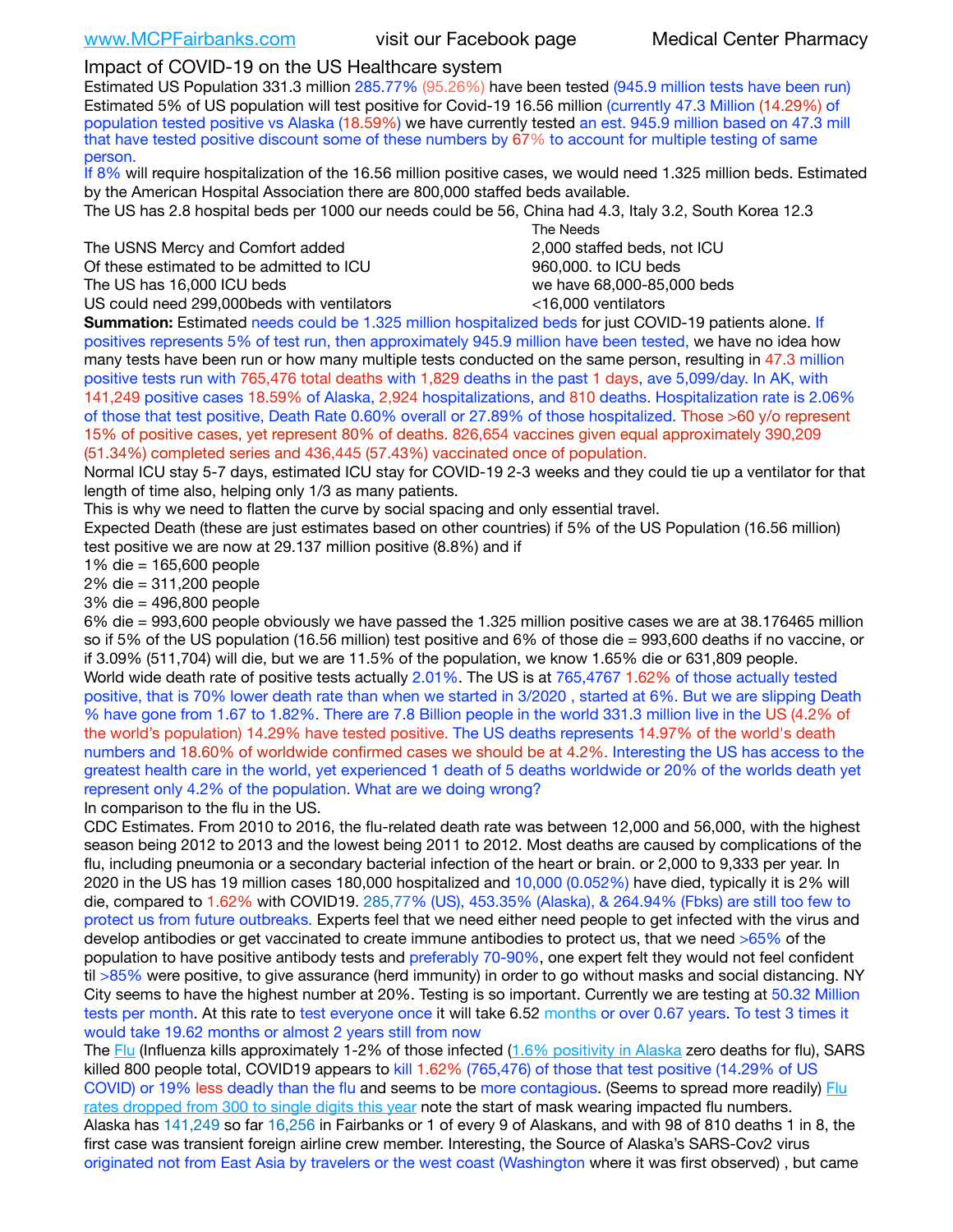[www.MCPFairbanks.com](http://www.MCPFairbanks.com) visit our Facebook page Medical Center Pharmacy

from the east coast of the US, and they were inoculated first from Europe, accordingly from New York's Governor and CDC. Currently 40 Variants known, only 14 of major concern in the US. (Europe's (china's)) Primary, plus an Ohio variant (COH.20G/501Y), California, [UK](https://www.cdc.gov/coronavirus/2019-ncov/transmission/variant-cases.html) (B.1.1.7), (7) South African (1.351), India (Delta), Delta-Plus, Peru (Lambda(C.37)), Mu (Columbia) and (2) Brazil (P.1), we have seen 6, Europe's (China) [variant,](https://www.webmd.com/lung/news/20210318/cdc-who-create-threat-levels-for-covid-variants?ecd=wnl_cvd_031921&ctr=wnl-cvd-031921&mb=kYbf7DsHb7YGjh/1RUkcAW0T6iorImAU1TDZh18RYs0=_Support_titleLink_2) California, Brazil, UK, South Africa, India (delta) now representing 96% of new tests, Mu (Columbia) the latest in Alaska so far, the last 5 in particular as they have a 50% increase in transmissibility vs 20% in the others over the China variant, the delta variant is 50% more transmissible than the UK (B.1.1.7)version, Mu(Columbia). For the latest in [Variance issues in Alaska](https://akvariants.github.io)

**Best practice protection** is good personal Hygiene do not touch eyes, nose, mouth, wash hands frequently for at least 20-30 seconds, before you touch your face, and observe personal spacing of 6-18 feet. Remove your shoes in your house, frequently clean surface areas, let the cleaner sit 15-20 sec before wiping off. **We are recommending to wear any kind of mask.**

Drug treatment is being researched, but as yet not been verified, only suggested. Best to isolate those sick and isolate those most susceptible (old and preconditioned with risk factors)

**Risk factors:** Cardiovascular disease (56.6%), Obesity (41.7%), Diabetes (33.8%), age >60, respiratory problems, especially smokers or those who vape, High Blood Pressure

If you have been exposed self isolate for 2-4 weeks

One episode in China, a man tested negative for 27 days before showing symptoms. So Isolation may want to be considered up to 4 weeks not just 10-14 days.

Italy 1 in 10 positive cases admitted to ICU due to Hypoxic failure requiring mechanical ventilation. In NY it was 1 in 7 that required hospitalization, of the 5700 hospitalized 2634 were discharged (79% (2081)) or added

(21%(553)), 9 in 10 put on a ventilator died.

Public policy development and education is important.

### **How Long does Covid-19 stay on objects**

| Air (droplets in air, sneeze/cough)<br>Copper | up to 3 hours<br>4 hrs |                            |
|-----------------------------------------------|------------------------|----------------------------|
| skin (SARS-COV2)                              | 9.04 hrs               | (Influenza virus 1.82 Hrs) |
| droplets on skin (sneeze)                     | 11 hours               |                            |
| Cardboard (Amazon Box)                        | 24 hrs                 |                            |
| Plastic surfaces/Stainless Steel              | 72 hour                |                            |
|                                               |                        |                            |



<10 20-29 40-49 60-69 >80



### Updated graph numbers.

| Project outward      |                    |                        |
|----------------------|--------------------|------------------------|
| Exhalation can spray | $1.5$ m $(4.9$ ft) |                        |
| spittle (droplets)   |                    |                        |
| Coughing             |                    | $2 \text{ m}$ (6.6 ft) |
| Sneeze               |                    | 6 m (19.7 ft)          |
|                      |                    |                        |

Development of immune response

Early viral testing tests to see if you currently have the virus.

Later antibody testing tells us if you have been exposed and survived. But does not tells us if you have immunities to the virus. We will need to have both tests done in order to open the community..

Viral Antigen and Viral RNA tells us you have the disease and can spread the disease and if you can or are currently sick. IgM (short term) and IgG (long term antibodies) tells us you have experienced the virus or had the vaccine, and got over it. You may be resistant if your antibody [levels](https://www.cdc.gov/coronavirus/2019-ncov/lab/resources/antibody-tests.html) are high enough. [Current](https://l.facebook.com/l.php?u=https://www.itv.com/news/2020-10-26/covid-19-antibody-levels-reduce-over-time-study-finds?fbclid=IwAR3Dapzh1qIH1EIOdUQI2y8THf7jfA4KBCaJz8Qg-8xe1YsrR4nsAHDIXSY&h=AT30nut8pkqp0heVuz5W2rT2WFFm-2Ab52BsJxZZCNlGsX58IpPkuVEPULbIUV_M16MAukx1Kwb657DPXxsgDN1rpOQ4gqBtQsmVYiWpnHPJo2RQsU6CPMd14lgLnQnFWxfVi6zvmw&__tn__=-UK-R&c%5B0%5D=AT1GaRAfR_nGAyqcn7TI1-PpvqOqEKXHnz6TDWvRStMnOSH7boQDvTiwTOc6VId9UES6LKiOmm2m88wKCoolkJyOFvakt2Z1Mw8toYWGGoWW23r0MNVBl7cYJXB_UOvGklNHaNnaNr1_S7NhT3BSykNOBg) [View of](https://www.livescience.com/antibodies.html)  [antibodies/immunity](https://www.livescience.com/antibodies.html)[.](https://www.itv.com/news/2020-10-26/covid-19-antibody-levels-reduce-over-time-study-finds) We have tested currently 453.35% (151.12%) of the Alaskan population

and over little over 285.77% (95.26%) of the US population, discount these numbers by 67% to reflect multiple testing of the same person. To be safe, we need at least 25% to see if we are making progress, [60%](https://www.jhsph.edu/covid-19/articles/achieving-herd-immunity-with-covid19.html) to barely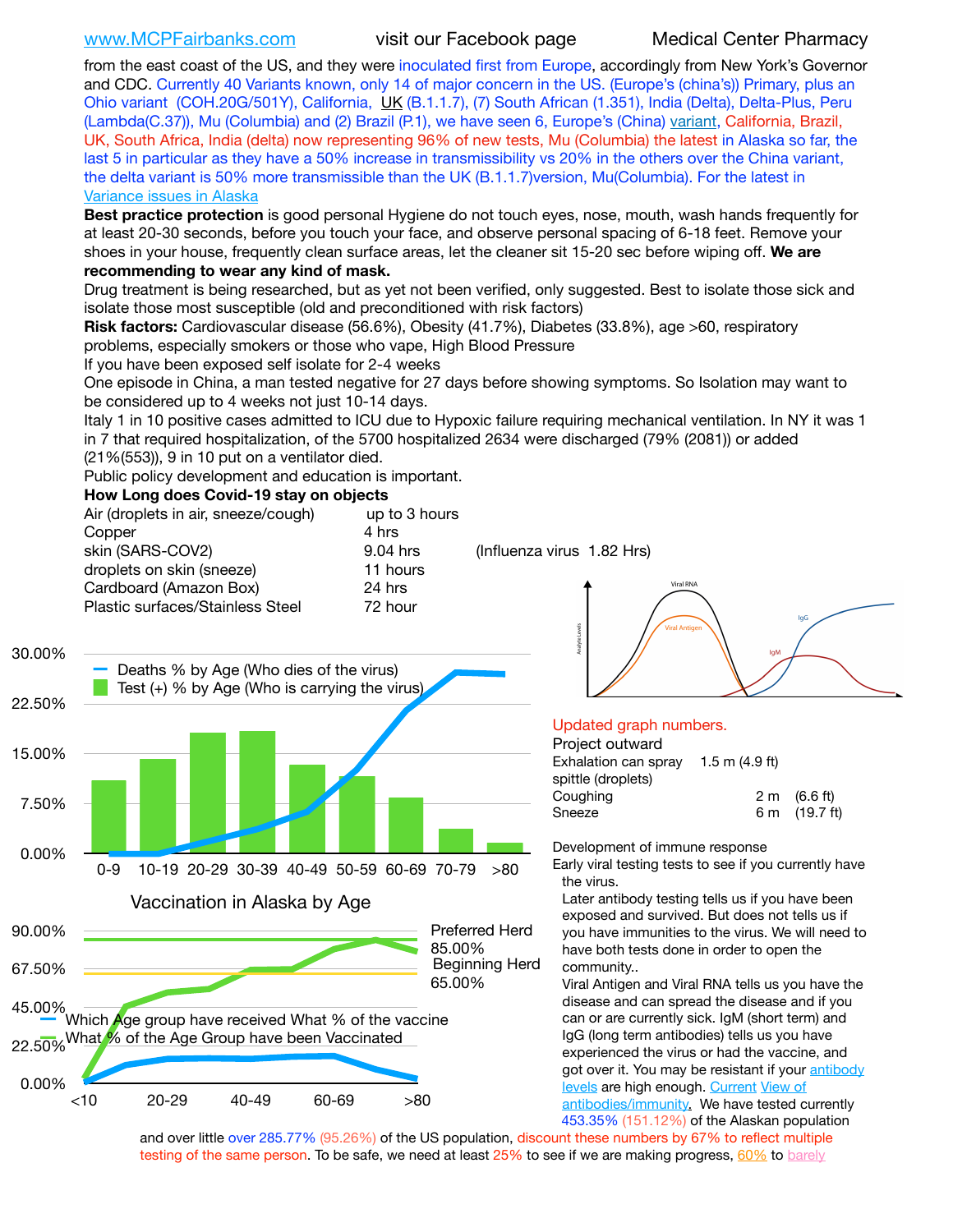[qualify](https://www.nature.com/articles/d41586-020-02948-4) to be safe, and [70-90%](https://www.mayoclinic.org/herd-immunity-and-coronavirus/art-20486808) to be assured we will not see a second wave of sickness. Some experts will not feel [safe til we are at 85%](https://www.bannerhealth.com/healthcareblog/teach-me/what-is-herd-immunity). See bottom of last page to see how and where in Alaska do we and each of the boroughs stack up, compared to other states and the nation.

Three types of clinical laboratory COVID-19 or SARS-CoV-2 tests are being developed:

Molecular Gene sequencing (current method), Viral antigen (testing parts of the virus), Host antibody tests (serology). They detect the virus in different ways.

Mask & [Mask Usage:](https://www.nationalgeographic.com/history/2020/03/how-cities-flattened-curve-1918-spanish-flu-pandemic-coronavirus/) N95 filter out 95% of the particles in the air 3 microns in size or larger.

| Mold sizes are about                                     |                        |                |  |  |  |  |
|----------------------------------------------------------|------------------------|----------------|--|--|--|--|
| Conflict                                                 | Combat<br><b>Death</b> | Past 1<br>days |  |  |  |  |
| Revolutionary<br>War                                     | 8,000                  |                |  |  |  |  |
| Civil War                                                | 214,938                |                |  |  |  |  |
| World War I                                              | 53,402                 |                |  |  |  |  |
| World War II                                             | 291,557                |                |  |  |  |  |
| <b>Korean Conflict</b>                                   | 33,686                 |                |  |  |  |  |
| <b>Vietnam</b>                                           | 47,424                 |                |  |  |  |  |
| <b>Gulf War</b>                                          | 149                    |                |  |  |  |  |
| Afghanistan                                              | 1,833                  |                |  |  |  |  |
| Iraq                                                     | 3,836                  |                |  |  |  |  |
| 1918 Flu                                                 | 675,000                |                |  |  |  |  |
| 9/11 deaths                                              | 2,977                  |                |  |  |  |  |
| <b>COVID19 deaths</b><br>from 1/20/2020 to<br>11/16/2021 | 765,476                | 1,829          |  |  |  |  |

10-12 microns in size. Bacteria are larger, so is dust, Gas molecules and viruses are smaller. PM2.5 are 2.5 microns in size. **Viruses** can be 1 micron in size, 0.3 micron in size, or 0.1 microns in size, so they **will pass right through**. **We recommend wearing any mask, the mask may provide up to 5 times the protection** ver **wearing no mask at all**. It still **does not protect** the wearer from contracting the infection, it **can inhibit** the spreading, something is **better than nothing at all**. **Remember there is a clean side ( the side towards you) and a dirty side,** the side to the contaminated air is dirty. If you are COVID positive then this is reversed.

When handling the mask, do not touch the dirty side and then touch your face, Wash properly your hands first after touching the dirty side before touching your face. If you are infected the dirty side is the inside surface of the mask. Wash your homemade mask in hot water wash >133F (for at least 10 minutes) and rinse to sanitize with high heat >133F Plus and a weak bleach or peroxide (not Both) the mask. Daily if possible. If you are a frontline health care provider with a homemade fabric mask 2 hours. Do not touch the dirty side.

Mask usage: 5/13/21 While the CDC has changed it's recommendations for those who have gotten vaccinated to go mask free, except on Mass Transportation such as buses and airline, or when in crowded situations, like concerts.

Those that have not been vaccinated are still advised need to wear a mask, they are now the population at risk.

The risk has now increased for those non-vaccinated folks. They no longer have the masked people in the community to protect them. While those who have been vaccinated will not get sick or as sick. They can still pass, much more easily without the masks, the virus to those who have not been vaccinated to make them sick.

Therefore, it is even **more imperative** that those that have not been vaccinated, wear a mask to protect themselves, or get vaccinated. The sea of those with the potential to have the virus now are those <12 y/o of age, those >  $12y$ /o who have not been vaccinated, or those who have been vaccinated and are transitory carriers. Currently, this is about 50% of the US population and about 60% of the Alaskan population. And about 80% of all children under 18y/o at this moment.

**Alcohol solutions** should be 60-80% alcohol **70%** is optimal. **Keep wet and rub 30 seconds**, or Happy Birthday song sung 3 times. **Hydrogen peroxide diluted to 2%** or 4 teaspoonful per quart of water (20ml per 946ml) Bleach the same ratio **Vinegar and ammonia are good cleaning agents, but not disinfectants**. **Do not mix** any of these agents together, toxic fumes can result. **Disinfectants, in order to be effective**, should remain on the applied surface, to be cleaned moist **(wet) for 30 seconds to 4 minutes** depending on material. Caution may dissolve glue or adhesives or bleach and discolor items, check with manufacturers. Do not let it get inside electronic devices. UV (10 minutes), [UV light](http://www.docreviews.me/best-uv-boxes-2020/?fbclid=IwAR3bvFtXB48OoBBSvYvTEnKuHNPbipxM6jUo82QUSw9wckxjC7wwRZWabGw) only kills where it can see.

### **Myths**

Taking hot baths, using colloidal silver, eating garlic soup, gargling with bleach are not proven to be effective. We have already seen using chloroquine taking the wrong form in the wrong dose can be fatal, one death and one critically injured. (see Arizona couple after listening to the past-president)

**We have heard of all kinds of cures.** To date there is no curative or preventative treatments, only supportive therapy. At this point there is **no proof** that Quinine, zinc, Hydroxychloroquine, Chloroquine, or Vitamin C works. As they say wives-tale at best, irresponsible reporting most likely. We have seen no information that they work. There have been ineffective dosing issues, over-dosing issues, permanently killing the senses of smell or taste, inappropriate usage, cardiac arrhythmias, and death from the usage of these agents have been reported.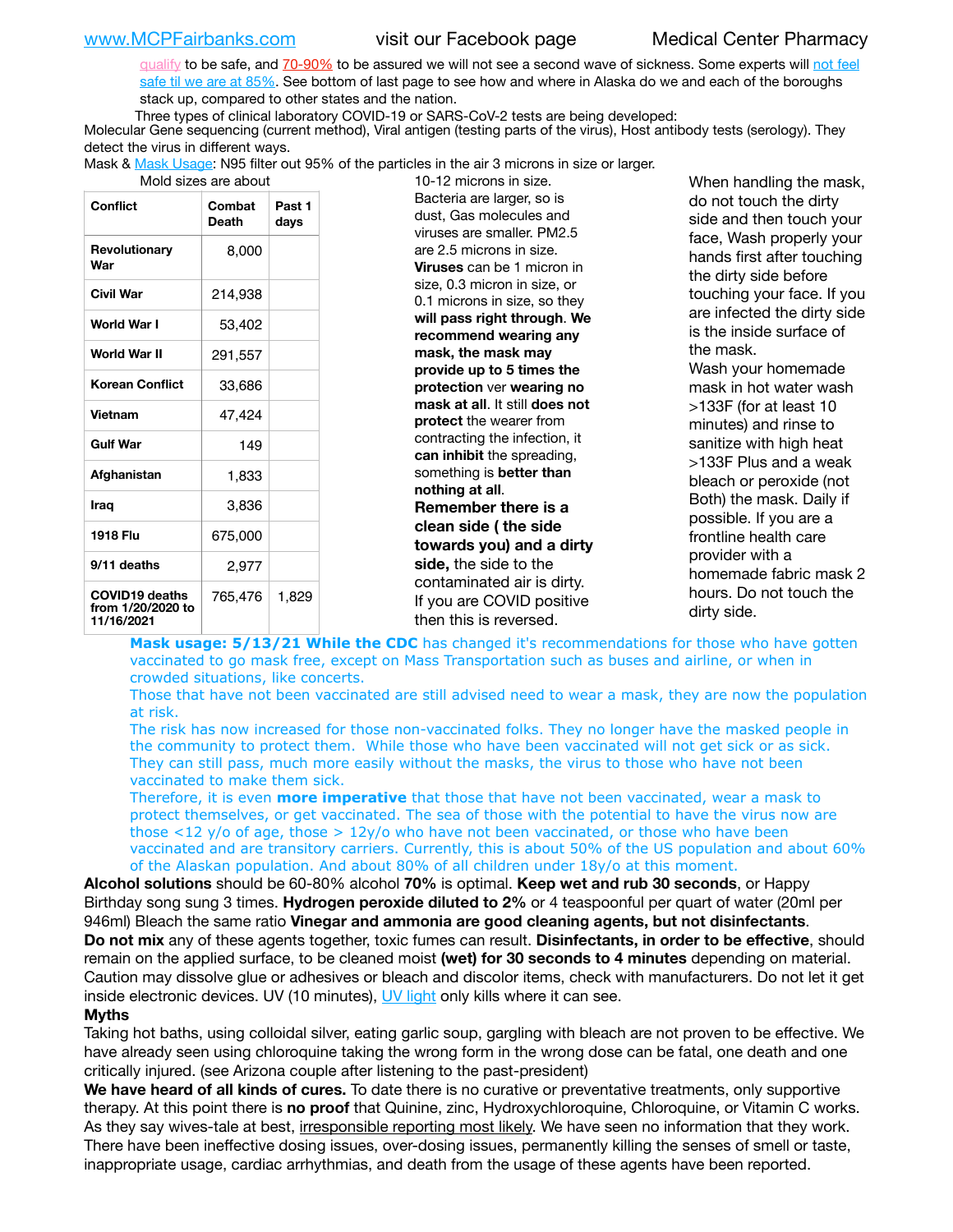# [www.MCPFairbanks.com](http://www.MCPFairbanks.com) visit our Facebook page Medical Center Pharmacy

The virus may die out with heat of summer, or cold weather, this is a myth, There are a couple of studies at show the virus can withstand 98F. We know the body tries to use up to 104F to potentiate our immune system, to kill viruses. Taking NSAID, Aspirin, Ach-Inhibitors, Arb's and you get the COVID-19 infection are not contraindicated and no clinical evidence that says you should stop any of these classes of medications. It would be misguided and ill advised if you did so, In other words, Unless your doctor makes changes, keep taking your medications unless told to do otherwise.

**Vaccine Myths and Fake information:** There are no microchips, tracking devices, fetus tissue, at all in the vaccines. Vaccines will not and can not change your DNA., It can not change the fertility of men or women. It seems to be safe to the fetus and pregnant women. You should continue to wear a mask til we get to Herd Immunity levels, but can remove masks if you are outdoors, but not at concerts where you are close together. You should still get vaccinated complete series) even if you got COVID. If you have some of the co-morbidities, it is important that you do get vaccinated, the side effects of the vaccine will be milder and survivable than getting COVID. When you have questions, ask a pharmacist or your doctor.

As of 12/21/20, DHSS was aware of 11 reports regarding possible allergic reactions from Alaska's hospitals to CDC: Bartlett Regional Hospital (8), Providence Alaska (2) and Fairbanks Memorial Hospital (1). Two were identified as anaphylaxis and one of those resulted in hospitalization for ongoing monitoring. In the other three cases, symptoms were mild and not considered anaphylaxis. the hospitalized patient has been discharged and is doing well. The CDC said there appears to be no obvious geographic clustering of these reactions, nor Was a specific production lot involved. People who experience anaphylaxis after the first dose should not receive a second dose, according to CDC recommendations.

For being one of the first states in that nation to start vaccinating, those <16y/o, we have slowed down vaccinations to where we are now way behind. More people are getting sick more frequently. Soon we will have more deaths. Due to vaccination resistance, Alaska has pushed itself into near last place, in the nation, as to when we will reach "herd immunity". This is the date when we can safely remove our masks and other restrictions. Check our website [www.MCPFairbanks.com](http://www.MCPFairbanks.com) for the 13 testing sites in the interior of Alaska.

Who is eligible now? All Alaskans >12 y/o, can receive the Pfizer vaccine and those >16 y/o can receive all of the other vaccines, all visitors can get vaccinated. Johnson and Johnson, has been reinstated, but I would caution not to give it to women



12-50 years old. For details about eligibility, to find a provider visit [covidvax.alaska.gov.](https://lnks.gd/l/eyJhbGciOiJIUzI1NiJ9.eyJidWxsZXRpbl9saW5rX2lkIjoxMDYsInVyaSI6ImJwMjpjbGljayIsImJ1bGxldGluX2lkIjoiMjAyMTAxMjguMzQwODU3NjEiLCJ1cmwiOiJodHRwOi8vZGhzcy5hbGFza2EuZ292L2RwaC9FcGkvaWQvUGFnZXMvQ09WSUQtMTkvdmFjY2luZS5hc3B4In0.-Xwhl42jAWOMS7ewfS85uxwrwjohCso3Sb81DuDKtxU/s/500544915/br/93796640171-l) for vaccination sites or call 1-907-646-3322 for questions *covid19vaccine@alaska.gov* 9 am – 6:30 pm Monday - Friday and 9 am-4:30 pm Saturday and Sunday. You may be put on hold, but you will not need to leave a message for a return phone call if you call within business hours. Keep these tips in mind when scheduling. checkout our website [www.MCPFairbanks.com](http://www.MCPFairbanks.com) Please keep these tips in mind when scheduling. Be sure to keep and save your proof

of vaccination cards as you may need it for travel purposes in the future.

Gao Fu, the director of the China Centers for Disease Control, admitted on 4/10/2021 that the country's vaccines don't exactly give Covid-19 a knockout blow. One study from Brazil found that the vaccine from the Chinese company Sinovac was 50.4% effective, compared to Pfizer's 97%. Fu said the government is looking for ways to boost effectiveness.

# Many Alaskans live with underlying health concerns

You can not change your age but you can affect change with other risk factors. Nov. 17, 2020 for more information check out **[Alaska DHSS Insights](http://dhss.alaska.gov/dph/Epi/id/Pages/COVID-19/blog/20201117.aspx)** 

Epidemiologists within the Section of Chronic Disease Prevention and Health Promotion analyzed reports from about 8,500 randomly-selected Alaska adults who participated in the annual [Behavioral Risk Factor Surveillance System \(BRFSS\)](http://dhss.alaska.gov/dph/Chronic/Pages/brfss/default.aspx) telephone survey between 2016 and 2018. About 67% of Alaska adults — two out of three — have at least one of the following ongoing health concerns that have been shown to increase chances for serious illness from COVID-19:

- 46% of Alaska adults are current or former smokers
- 32% have obesity BMI >30.0
- 8% have type 1 or type 2 diabetes
- 6% have chronic obstructive pulmonary disease (COPD)
- 5% have heart disease or have had a heart attack
- 2% have chronic kidney disease

# **Older age and other health concerns can lead to COVID-19 complications**

The CDC lists other factors that increase chances for serious illness from COVID-19 infection. [Age is one of them](https://www.cdc.gov/coronavirus/2019-ncov/need-extra-precautions/older-adults.html). Even in the absence of any other risk factors, older age increases someone's chances of serious health problems related to COVID-19. In